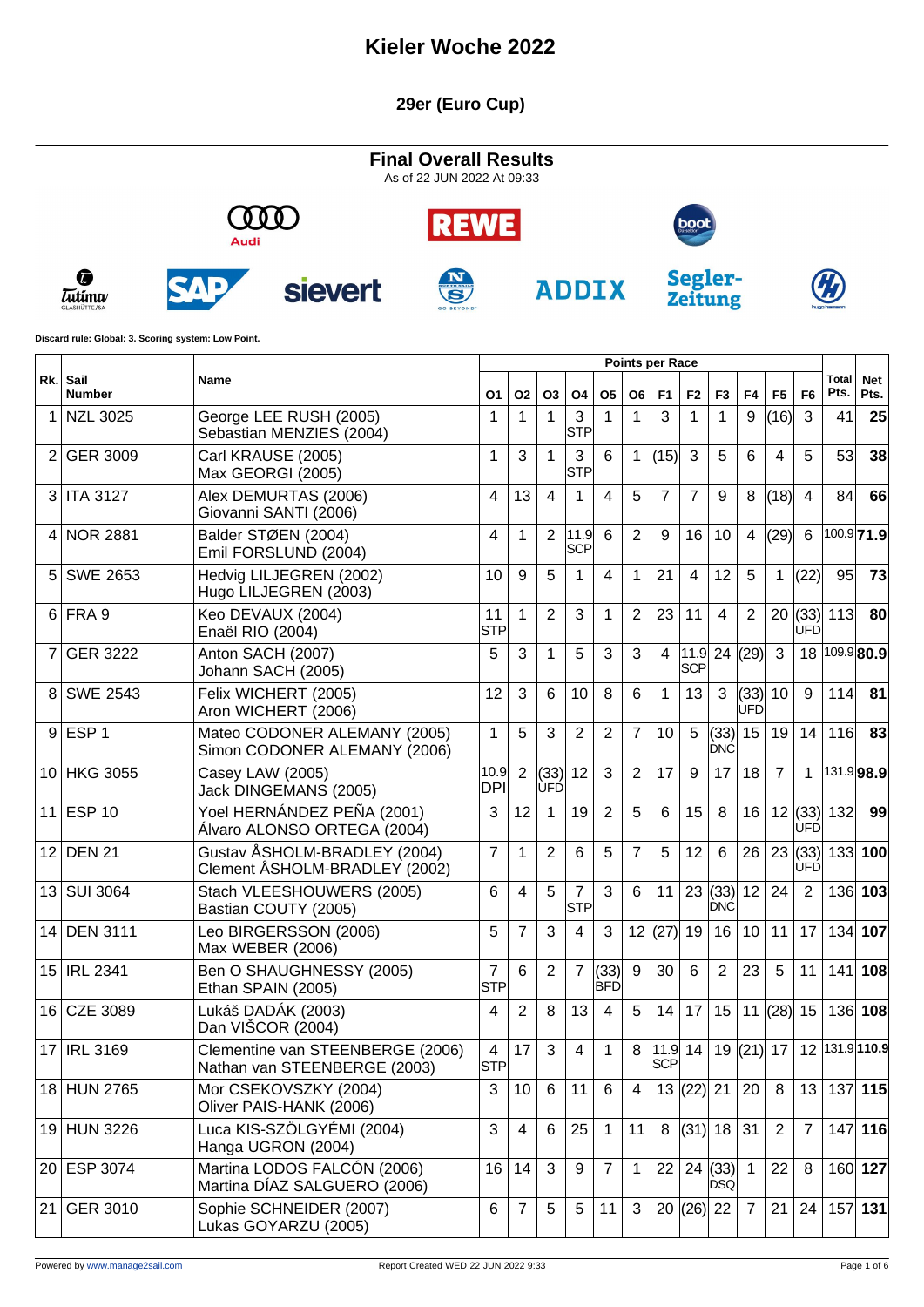### **29er (Euro Cup)**

### **Final Overall Results**

|                 |                       |                                                                |                  |                |                  |                |                       |                         | <b>Points per Race</b> |                      |                              |                  |                |                         |                      |                    |
|-----------------|-----------------------|----------------------------------------------------------------|------------------|----------------|------------------|----------------|-----------------------|-------------------------|------------------------|----------------------|------------------------------|------------------|----------------|-------------------------|----------------------|--------------------|
| Rk.l            | Sail<br><b>Number</b> | Name                                                           | O1               | <b>O2</b>      | O3               | O <sub>4</sub> | Ο5                    | O6                      | F <sub>1</sub>         | F <sub>2</sub>       | F <sub>3</sub>               | F <sub>4</sub>   | F <sub>5</sub> | F <sub>6</sub>          | <b>Total</b><br>Pts. | <b>Net</b><br>Pts. |
| 22 l            | <b>SUI 3276</b>       | Pablo RÜEGGE (2007)<br>Linus ABICHT (2006)                     | 4                | 5              | (33)<br>UFD      | 6              | 5                     | 13                      | 16                     | 10                   | 13                           | 24               | 27             | 20                      | 176 143              |                    |
| 23 <sub>1</sub> | <b>FIN 2809</b>       | Aatos KYLÄVAINIO (2007)<br>Onni KYLÄVAINIO (2005)              | 10               | 9              | 16               | 3              | $\overline{7}$        | 14                      | 12                     | 25                   | 14                           | $(28)$ 25        |                | 10                      | 173 145              |                    |
| 24              | <b>GER 3159</b>       | Franz KRAUSE (2007)<br>Lars RACKOW (2007)                      | 8                | 8              | 9                | 10             | 9                     | 6                       | 18                     | 28                   | 26                           | 3                | (32)           | 23                      |                      | 180 148            |
| 25 I            | <b>ESP 3155</b>       | Marina CONDE REBOLLO (2006)<br>Melania HENKE RIERA (2004)      | 7                | 4              | 12               | 15             | 2                     | (33)<br><b>BFD</b>      | 19                     | 27                   | $\overline{7}$               | 17               | 31             | 19                      | 193 160              |                    |
| 26              | <b>GER 2535</b>       | Philipp RIEDEL (2007)<br>Pauline HÖPFNER (2006)                | 17               | 3              | $\overline{7}$   | 8              | 8                     | 11                      | 24                     | 21                   | 23                           | (27)             | 13             | 26                      | 188 161              |                    |
| 27              | <b>RSA 2273</b>       | Sean KAVANAGH (2008)<br>Thomas SLATER (2006)                   | 15               | 19             | 4                | 3              | (33)<br><b>BFD</b>    | $\overline{4}$          | 26                     | 18                   | 20                           | 19               | 6              | 28                      |                      | 195 162            |
| 28              | POL 3093              | Pola DZIK (2004)<br>Maja WOZNICKA (2006)                       | 9                | 15             | 10               | 4              | 12                    |                         | 12  (32)  32           |                      | 11                           | 16<br><b>STP</b> | 15             | 27                      |                      | 195 163            |
| 29              | <b>AUS 3286</b>       | Seisia MAIR (2004)<br>Stella HURLEY (2006)                     | 11               | 5              | 9                | 7              |                       | 12  (33) <br><b>BFD</b> | 28                     | 8                    | 27                           | 24<br><b>STP</b> | 14             | 21                      |                      | 199 166            |
| 30 <sup>1</sup> | <b>NED 2810</b>       | Yanne BROERS (2004)<br>Lucas PIETERS (2006)                    | 20               | 15             | 7                | 7              | 12                    | 4                       | 25                     | (29) 29              |                              | 25               | 9              | 16                      | 198 169              |                    |
| 31              | <b>SWE 2732</b>       | Erik BENGTSSON (2006)<br>Johan BENGTSSON (2003)                | 13               | 9              | $\overline{7}$   | 8              | 5                     | 2                       | 29                     | 30                   | 28                           | 13               |                | $26$ (33)<br><b>DNF</b> | 203 170              |                    |
| 32              | <b>GER 2939</b>       | Amal ZSCHECH (2004)<br>Leander BAUMANN (2004)                  | 2                | $\overline{7}$ | 14               | 12             | $\overline{4}$        |                         | 24   (31)              | 20                   | 25                           | 30               | 30             | 25                      | $224$ 193            |                    |
| 33              | POL 3092              | August SOBCZAK (2008)<br>Krzysztof KRÓLIK (2006)               | 12               | 12             | $\overline{7}$   |                | 14(15)                | $\overline{7}$          | 8                      | 3                    | 1                            | 5<br><b>STP</b>  | 14             | 4<br><b>STP</b>         | 102                  | 87                 |
| 34              | <b>SWE 2918</b>       | Jonatan RÖIJER (2005)<br>Lina RYBECK (2005)                    | 2                | 15             | 17               | (20)           | 6                     | 16                      | 5                      | 15                   | $\overline{4}$               | 4                | $\overline{2}$ | 4                       | 110                  | 90                 |
| 35              | <b>SWE 2527</b>       | Tea ZEEBERG (2005)<br>Cornelia WIDESTAM (2005)                 | 8                | 20             | 5                | (24)           | 8                     | 13                      | 9                      | 12                   | 6                            | $\overline{2}$   | 1              | $\overline{7}$          | 115                  | 91                 |
| 36              | <b>GER 3116</b>       | Per Christoffer SCHWALL (2005)<br>Carl Frederik SCHWALL (2007) | 6                | 11             | 13               | 15             | 9                     | 13                      | $\overline{2}$         | $\mathbf{1}$         | 14                           | (27)             | 6              | 23                      |                      | 140 113            |
| 37              | <b>CZE 787</b>        | Tibor NEVELOS (2006)<br>Adam NEVELOS (2004)                    | 7                | 6              | (26)             | 10             | 19                    | 6                       | $\overline{4}$         | 21                   | $\overline{7}$<br><b>STP</b> | 8                | 20             | 6                       |                      | 140 114            |
|                 | 38 FIN 2034           | Assi LINDELL (2007)<br>Ines KARLEMO (2005)                     | 16               | 16             |                  |                | 11 13 19              | 9                       |                        | $\frac{1}{7}$ (26) 3 |                              | $\overline{7}$   | 7 <sup>7</sup> | 15                      | 149 123              |                    |
|                 | 39 SUI 3096           | Nicolas COMBY (2005)<br>Pierre JULLY (2005)                    | 19               | 9              | 13               | 18             | $5\phantom{.0}$       |                         | (25) 13                | 11                   | 12                           | 11               | 3              | 11                      | 150 125              |                    |
| 40              | <b>CZE 3086</b>       | Lukas KRAUS (2006)<br>Ondrej BAŠTÁR (2006)                     | 14               | 14             |                  | 20  (25)       | 9                     | 10                      | 3                      | 5                    | 13                           | 9                | 18             | 12                      | 152 127              |                    |
| 41              | <b>GER 2957</b>       | Finja WALDHEUER (2006)<br>Anna-Maria RISSANEN (2006)           | 22               | 19             | 12 <sup>°</sup>  | 10             | 10                    |                         | 11 $ (27) $ 10         |                      | 16                           | 5                | 12             | 5                       |                      | 159 132            |
|                 | 42 HUN 2770           | Emília JUHASZ (2005)<br>Boróka LACZA (2005)                    | 13               | 22             | 15 <sub>15</sub> | $\overline{7}$ | 14                    | 18 <sup>1</sup>         |                        | 12  (24)  15         |                              | 6                | 8              | 3<br><b>STP</b>         |                      | 157 133            |
|                 | 43 FRA 2509           | Lucie GOUT (2004)<br>Fleur BABIN (2005)                        | 20<br><b>STP</b> | 14             | 24               | 8              | 15                    | 8                       | 15                     | 8                    | 17                           | 1                | (25)           | 9                       |                      | 164 139            |
|                 | 44 SWE 2949           | Wilhelm ENJIN (2004)<br>Emil GUSTAVSSON (2005)                 | 5                | 21             | 11               | 19             | 10                    | 9                       | 14                     |                      | 20  (25)  10                 |                  | 11             | 10                      |                      | 165 140            |
|                 | 45 HKG 2748           | Juliette CLOT (2006)<br>Tiffany MAK (2007)                     | 12               | 10             | 19               | 6              | 17                    |                         | 16  (25)  13           |                      | 22                           | 17               | 13             | $\mathbf{1}$            |                      | $171$ 146          |
|                 | 46   SLO 3076         | Maj PETRIC (2007)<br>Valentin STRAVS (2006)                    | 2                | 8              | 14               |                | $15$ (33) 13<br>IBFDI |                         | $\mathbf{1}$           | 9                    | 8                            | 28               | 26             | 26<br><b>STP</b>        | 183 150              |                    |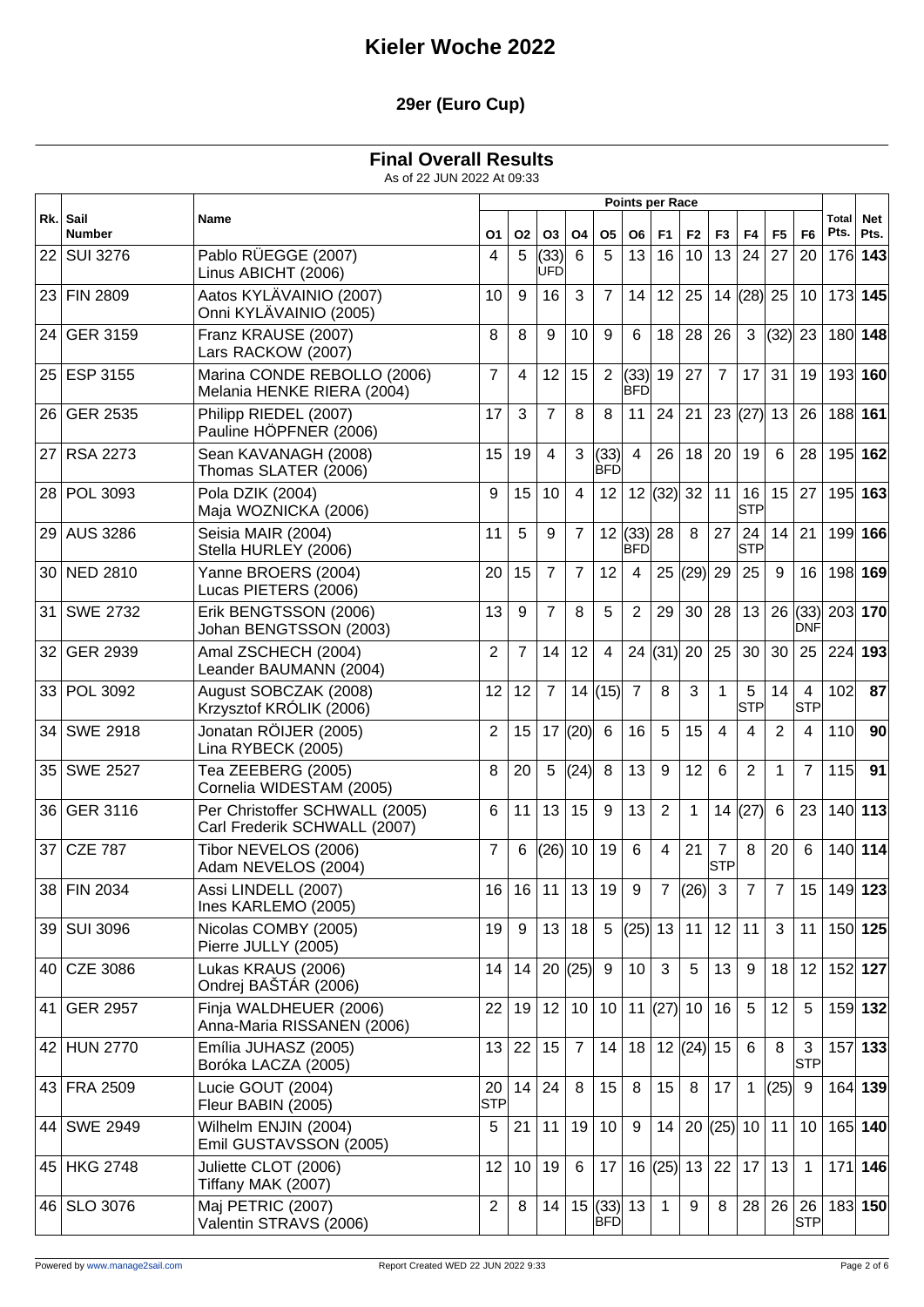### **29er (Euro Cup)**

### **Final Overall Results**

|                 |                       |                                                             |                       |                |                  |                    |                       | <b>Points per Race</b>     |                |                         |                |                                                |                |                  |                      |                    |
|-----------------|-----------------------|-------------------------------------------------------------|-----------------------|----------------|------------------|--------------------|-----------------------|----------------------------|----------------|-------------------------|----------------|------------------------------------------------|----------------|------------------|----------------------|--------------------|
| Rk.l            | Sail<br><b>Number</b> | Name                                                        | O1                    | <b>O2</b>      | O3               | <b>O4</b>          | 05                    | O6                         | F <sub>1</sub> | F <sub>2</sub>          | F <sub>3</sub> | F <sub>4</sub>                                 | F <sub>5</sub> | F <sub>6</sub>   | <b>Total</b><br>Pts. | <b>Net</b><br>Pts. |
| 47              | <b>POL 2963</b>       | Stanislaw RADOJEWSKI (2004)<br>Aleksander SLUSARCZYK (2004) | 8                     | 5              | 10               | 13                 | 14                    | (33)<br><b>BFD</b>         | 11             | 4                       | 21             | 31<br><b>STP</b>                               | 17             | 25<br><b>STP</b> |                      | 192 159            |
| 48 I            | <b>SWE 3173</b>       | Elisa LINDSKOG (2004)<br>Emil JARSTEN (2000)                | 15                    | 2              | (23)             | 16                 | 16                    | 14                         | 20             | 6                       | 11             | 16                                             | 23             | 20<br><b>STP</b> |                      | 182 159            |
| 49              | <b>DEN 3158</b>       | Nanna Schroll NØRGAARD (2004)<br>Sara NIELSEN (2002)        | 8                     | 25             | 9                | 19                 |                       | 10  (33) <br><b>BFD</b>    | 18             | 18                      | 9              | 20                                             | 10             | 13               |                      | 192 159            |
| 50.             | <b>GER 2256</b>       | Paula CLAUS (2005)<br>Jakob SCHUBACH (2006)                 | 10                    | 6              | 6                | 22                 | 15                    | (32)<br>IBFD               | 10             | 16                      | 5              | 22                                             | 29             | 20               |                      | 193 161            |
| 51              | <b>POL 2794</b>       | Antonina OLOWIAK (2006)<br>Magdalena SKÓRNÓG (2006)         | 6                     | 8              | 13               | 18                 | 16                    | 17                         | 6              | $(27)$ 26               |                | 17<br><b>STP</b>                               | 16             | 18<br><b>STP</b> |                      | 188 161            |
| 52              | <b>HKG 2943</b>       | Emily POLSON (2008)<br>Maddalena di SALVO (2005)            | 9                     | 24             | 27               | 2                  | $\overline{7}$        | 15                         | 21             | 22                      | 18             | 14                                             | 4              | (33)<br>UFD      |                      | 196 163            |
| 53              | <b>GER 2959</b>       | Dorothea BÖDEKER (2004)<br>Ari BUSSING (2005)               | 9                     | 15             | 8                | 17                 | 13                    | 15                         | 16             | $\overline{7}$          | 20             | $(33)$ 21<br><b>DNC</b>                        |                | 30<br><b>STP</b> | 204 171              |                    |
| 54              | <b>GER 3004</b>       | Luna von WEIDENBACH (2005)<br>Mara Helle CASPER (2004)      | 3                     | 24             | 16               | (33)<br><b>BFD</b> | 11                    | 4                          | 24             | $\overline{2}$          | 24             | 18                                             | 19             | 29<br><b>STP</b> |                      | 207 174            |
| 55              | <b>SWE 2922</b>       | Esther LAGERSTRAND (2005)<br>Elsa ARONSSON (2004)           | 21                    | 11             | 24<br><b>STP</b> | 3                  | $\overline{7}$        |                            | 20   (31)      | 19                      | 10             | 25                                             | 22             | 14               | 207                  | 176                |
|                 | 56   SUI 3120         | Simon MILLE (2006)<br>Mathieu MILLE (2004)                  | 22                    | 10             | 17               | 11                 | 20                    | $\overline{7}$             | (30)           | 29                      | 19             | 26                                             | 15             | 8                |                      | 214 184            |
| 57              | <b>HUN 2995</b>       | Boróka FEHÉR (2006)<br>Szonja FEHÉR (2007)                  | 24                    | $\overline{7}$ | 14               |                    | 18 21.9<br><b>SCP</b> | 5                          |                | 26  (30)  30            |                | 12                                             | 5              |                  |                      | 22 214.9 184.9     |
| 58.             | <b>SWE 3072</b>       | Ebba FREDRIKSSON (2005)<br>Ellen FREDRIKSSON (2003)         | 12                    | 10             | 12 <sub>2</sub>  | (32)<br>BFD        | 11                    | 15                         | 19             | 23                      | 28             | 21                                             | 24             | 18               |                      | $225$ 193          |
| 59 <sup>1</sup> | <b>BRA 2013</b>       | Gabriela VASSEL (2005)<br>Alexia BUUCK (2006)               | 15                    | $\overline{2}$ | 14               | 16                 | 19                    | 16                         | 17             | $(33)$ 33<br>DNC DNC    |                | 13                                             | 27             | 26               | 231                  | 198                |
| 60 I            | <b>ITA 3163</b>       | Erik MONTEMARANO (2006)<br>Augusto CARDELLINI (2006)        | 7                     | 16             | 18               | 22                 | (33)<br><b>BFD</b>    | 8                          | 22             | 23.9 <br><b>SCP</b> STP | 32             | 24                                             | 9              |                  |                      | 30 244.9 211.9     |
| 61              | <b>SUI 3124</b>       | Alexis Benjamin PARIAT (2004)<br>Sam NOKES (2005)           | 16                    | 4              | 16               | 17<br><b>STP</b>   |                       | 13  (33)  32<br><b>BFD</b> |                | 28                      | 23             | 19                                             | 30             | 16               |                      | 247 214            |
| 62              | GER 3011              | Finn MEICHLE (2007)<br>Frederik STEUERER (2005)             | 10                    | 12             | 8                | 13                 | 17                    | 22                         | 28             | 17                      | 29             | $(32)$ 31<br><b>STP</b>                        |                | 27               |                      | 246 214            |
|                 | 63 NED 2725           | Petra de VOS (2005)<br>Sam SWART (2006)                     | 11                    | 8              | 25<br><b>STP</b> |                    | <b>BFD</b>            |                            |                | $9$ (32) 14 29 31 31    |                | 23                                             | 28             |                  | 21 262 230           |                    |
|                 | 64 DEN 2697           | Anne Haubjerg OLESEN (2006)<br>Katja Visby SVENDSEN (2005)  | 18                    | 19             | 15               | 8                  | 13                    | 32 <br><b>DNC</b>          | 23             |                         |                | $25 \mid 12 \mid (33) \mid 33$<br>STPSTPDNCDNC |                | 33               |                      | 264 231            |
|                 | 65 HUN 3227           | Soma KIS-SZÖLGYÉMI (2007)<br>András Sámuel JUHÁSZ (2007)    | $(33)$ 20<br>ÙFD      |                | 4                | 14                 | 33<br><b>BFD</b>      | 3                          | $\mathbf{1}$   | $\overline{4}$          | 10             |                                                |                |                  | 122                  | 89                 |
|                 | 66 HKG 2750           | Cameron LAW (2007)<br>Chris LAM (2006)                      | $(33)$ 23<br>UFD      |                | 10 <sup>°</sup>  | 10<br><b>STP</b>   | 13                    |                            | 17 11          | $\mathbf 1$             | 6              |                                                |                |                  | 124                  | 91                 |
| 67              | <b>SWE 3180</b>       | Ida ELFVING (2004)<br>Filip HULJEBRANT (2004)               | 17                    | 11             | 11               | 23                 |                       | $17$ (33) 14<br><b>BFD</b> |                | 2                       | 9              |                                                |                |                  |                      | 137 104            |
|                 | 68 DEN 2953           | Signe Visby SVENDSEN (2003)<br>Loke Idriss KISE (2004)      | (33) 13<br><b>UFD</b> |                | 8                | 12                 | 10                    | 33<br><b>BFD</b>           | $\overline{2}$ | 10                      | 16             |                                                |                |                  |                      | 137 104            |
|                 | 69 SWE 3218           | Philip BJORKMAN (2005)<br>Victoria NOVAK (2006)             | $(32)$ 32             |                | 32<br>DNCDNCDNC  | $5\phantom{.0}$    | 25                    | 3                          | $\overline{4}$ | 5                       | $\overline{2}$ |                                                |                |                  |                      | 140 108            |
|                 | 70 GER 3257           | Emma KOHLHOFF (2007)<br>Luise SCHMIDT (2008)                | 14                    |                | 17 $ (20) $ 17   |                    | 16                    | 19                         | 6              | 9                       | 12             |                                                |                |                  |                      | 130 110            |
|                 | 71   NOR 2731         | Milla WANG (2005)<br>Filippa NILSSON (2004)                 |                       | 13  (24)  22   |                  | 14                 | 21                    | 8                          | 13             | 14                      | 11             |                                                |                |                  |                      | 140 116            |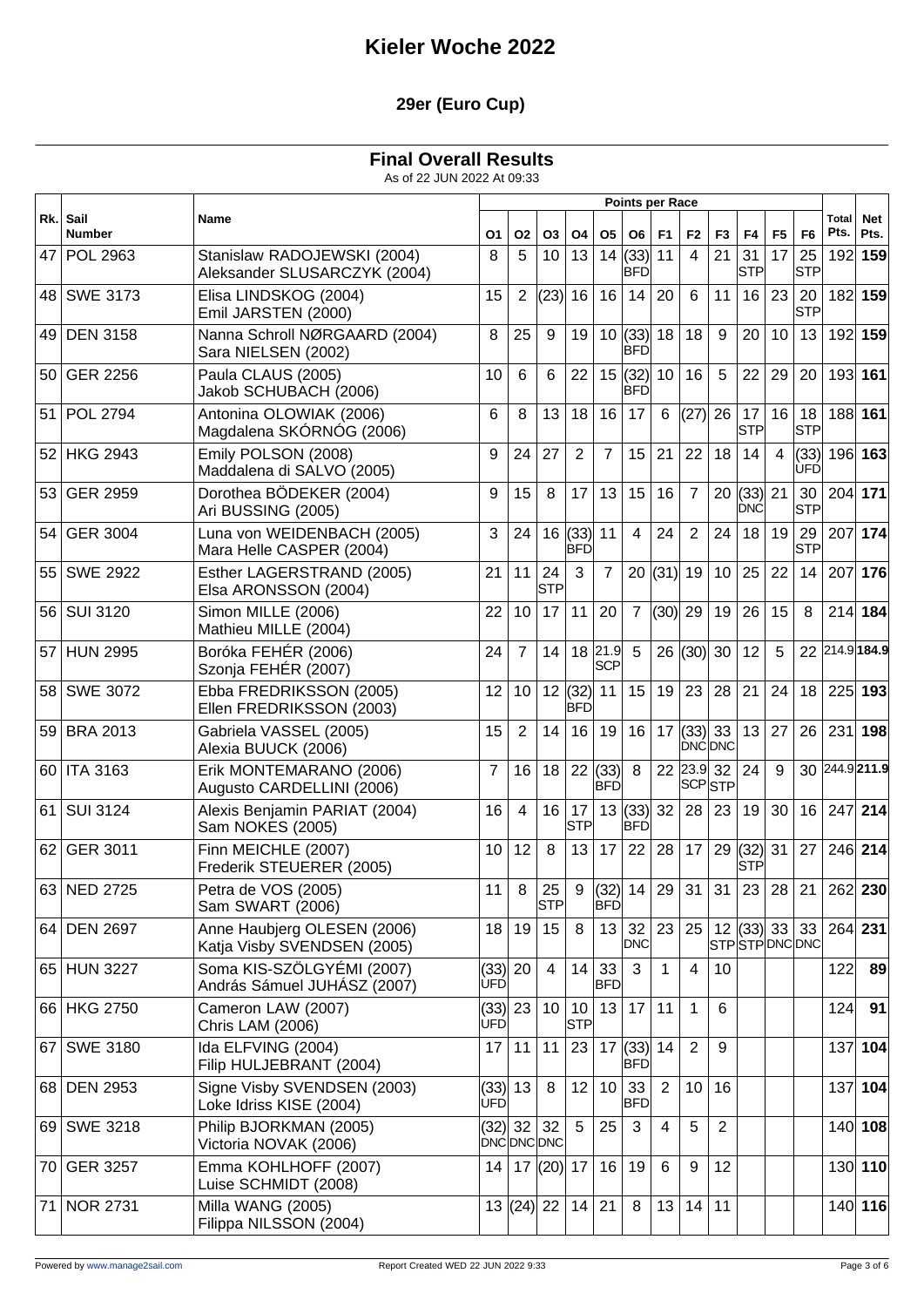### **29er (Euro Cup)**

### **Final Overall Results**

|      |                           |                                                             | <b>Points per Race</b> |    |                    |                         |                                  |                            |                |                           |                |                |                |                |               |                    |
|------|---------------------------|-------------------------------------------------------------|------------------------|----|--------------------|-------------------------|----------------------------------|----------------------------|----------------|---------------------------|----------------|----------------|----------------|----------------|---------------|--------------------|
|      | Rk. Sail<br><b>Number</b> | Name                                                        | О1                     | 02 | O3                 | <b>O4</b>               | <b>O5</b>                        | O6                         | F1             | F <sub>2</sub>            | F <sub>3</sub> | F <sub>4</sub> | F <sub>5</sub> | F <sub>6</sub> | Total<br>Pts. | <b>Net</b><br>Pts. |
| 72   | <b>DEN 3090</b>           | Niklas Teije PRINTZLAU (2005)<br>Marius Ragan MELBYE (2006) | 13                     | 12 | 9                  | 17                      | 24                               | (33)<br><b>BFD</b>         | $\overline{7}$ | 22                        | 14             |                |                |                | 151           | 118                |
|      | 73 GER 2917               | Anne-Maria BACHSCHMID (2006)<br>Ida BACHSCHMID (2004)       | (32)<br>DNF            | 28 | 18                 | 17                      | 18                               | 27                         | 3              | $\overline{7}$            | 1              |                |                |                | 151           | 119                |
|      | 74 GER 3070               | Eleonora RÖPKE (2006)<br>Helen WERTH (2007)                 | 17                     | 17 | 19                 | 19                      | 14                               | 10 <sup>°</sup>            | 8              | 20                        | (22)           |                |                |                |               | 146 124            |
|      | 75 POL 2965               | Aleksandra ZYBERT (2007)<br>Agata GABRYSIAK (2006)          | 20                     | 27 | (33)<br><b>DNF</b> | 18                      | 11                               | 10 <sup>°</sup>            | 5              | 3                         | 32             |                |                |                |               | 159 126            |
|      | 76 HUN 2767               | Bercel KOVALIK-DEÁK (2005)<br>Zaránd LACZA (2007)           | 11                     | 6  |                    | 12  (32)                | 32 <br><b>BFDDNE</b>             | 17                         | 15             | 16                        | 17             |                |                |                |               | 158 126            |
| 77   | SLO 3075                  | Alja PETRIC (2005)<br>Katja FILIPIC (2005)                  | 11                     | 18 | 23                 |                         | 11 $ (33) 33 $<br><b>BFDIDNC</b> |                            | 19             | 8                         | $\overline{7}$ |                |                |                |               | 163 130            |
|      | 78 CZE 2277               | Marketa BAUEROVA (2003)<br>Magdalena HOLA (2004)            | 24                     | 18 | 10 <sup>°</sup>    | 20                      | 17                               |                            | 10  (30)  18   |                           | 13             |                |                |                |               | 160 130            |
| 79 l | <b>SUI 3228</b>           | Lorin KUHN (2006)<br>Jesper ACHENBACH (2005)                | 22                     | 11 | 19                 | $\overline{4}$          |                                  | 23  (33)  20<br><b>BFD</b> |                | 19                        | 18             |                |                |                |               | 169 136            |
| 80 l | <b>GER 3258</b>           | Leonie BÖCKER (2007)<br>Paula LEPA (2006)                   | 14                     | 25 | 20                 | 20                      |                                  | 23  (27)                   | 9              | 24                        | 3              |                |                |                |               | 165 138            |
|      | 81   POL 296              | Fabian KOCIEDA (2007)<br>Antoni LIPINSKI (2006)             | 23                     | 20 | 11                 | 9                       | (33)<br><b>BFD</b>               | 18                         | 17             | 32                        | 8              |                |                |                | 171           | 138                |
|      | 82 GER 3178               | Karlotta MAASER (2007)<br>Nele PETERSEN (2007)              | 14                     | 22 | 18                 | 22                      | 14                               |                            | 18  (28)  27   |                           | 5              |                |                |                |               | 168 140            |
|      | 83 RSA 1582               | Patrick KESSEL (2008)<br>Max CELLIERS (2006)                | 21                     | 13 | 4                  | 27                      | 21                               | 21                         | (29)           | 6                         | 27             |                |                |                |               | 169 140            |
|      | 84 SUI 1831               | Lynn HUBER (2004)<br>Quentin LAGRANGE (2006)                | (27)                   | 18 | 21                 | 6                       | 22                               | 11                         | 25             | 13                        | 24             |                |                |                | 167           | 140                |
|      | 85 SWE 2954               | Anton BROMAN (2004)<br>Julius SVANVIK (2005)                | 17                     | 16 | 17                 | 16                      | 21                               |                            | 16 23          | 15                        | (25)           |                |                |                |               | 166 141            |
|      | 86 POL 2424               | Zuzanna ZIELINSKA (2006)<br>Oliwia WEGRZYNOWSKA (2007)      | 27                     | 19 | 15                 | 21                      | 18                               |                            | 12  (31)  11   |                           | 20             |                |                |                |               | 174 143            |
| 87   | <b>DEN 1031</b>           | Jeppe Grauert KRAT (2005)<br>Gil Magnus HENDIN (2007)       | 23                     | 24 | 16                 | 11                      | 20                               | 25                         |                | 22   (31)                 | $\overline{4}$ |                |                |                |               | 176 145            |
|      | 88 GER 2812               | Henri HALLMANN (2004)<br>Linus LAUTENSCHLÄGER (2004)        | 19                     | 16 |                    | 19(33)9<br>BFD          |                                  |                            |                | 26 10 21 29               |                |                |                |                |               | 182 149            |
|      | 89 NED 2931               | Laura van den ACKER (2002)<br>Femke van den BERG (2003)     | 23                     |    | 28  (30)           | 16                      | 26                               | 12                         | 18             | 12                        | 15             |                |                |                |               | 180 150            |
|      | 90 POL 2426               | Filip ROSTEK (2006)<br>Michal KARNACEWICZ (2007)            | 26                     | 26 |                    | 18  (33) <br><b>BFD</b> | $\overline{2}$                   | 21                         | 26             | 17                        | 19             |                |                |                |               | 188 155            |
|      | 91 SWE 2701               | Claes JÄRUDD (2005)<br>Max ZETTERSTRÖM (2005)               | 18                     | 17 | 13                 | 26                      | 21                               | 23                         |                | 12  (28)  28              |                |                |                |                |               | 186 158            |
|      | 92 GER 3133               | Lian BAUMANN (2007)<br>Pelle Bo BEHRENDT (2007)             | 19                     | 21 | 25                 | 15                      | 18                               | 22                         |                | 16  (30)  23              |                |                |                |                |               | 189 159            |
|      | 93 NED 3210               | Kirsten van der HEIDEN (2007)                               | 24                     | 13 | 16<br><b>STP</b>   | 14                      | 22                               |                            |                | 17 $ (32) $ 25            | 30             |                |                |                |               | 193 161            |
|      | 94 POL 3091               | Aleksander DANISZEWSKI (2006)<br>Borys PODUMIS (2007)       | 16                     | 21 | 25                 | 24                      | 8                                |                            |                | 14 29 (33) 31<br> STP STP |                |                |                |                |               | $201$ 168          |
|      | 95 GER 2730               | Miron FIEDLER (2007)<br>Max FIEDLER (2005)                  | 19                     | 21 | 21                 | 24                      | 23                               | 22                         | 21             |                           | 23(26)         |                |                |                |               | 200 174            |
|      | 96 GER 3117               | Marie LAUDES (2007)<br>Jonna Karlotta HAUSBERG (2008)       | 18                     | 26 | 28                 | 9                       | (29)  20   27                    |                            |                | 26 21                     |                |                |                |                |               | 204 175            |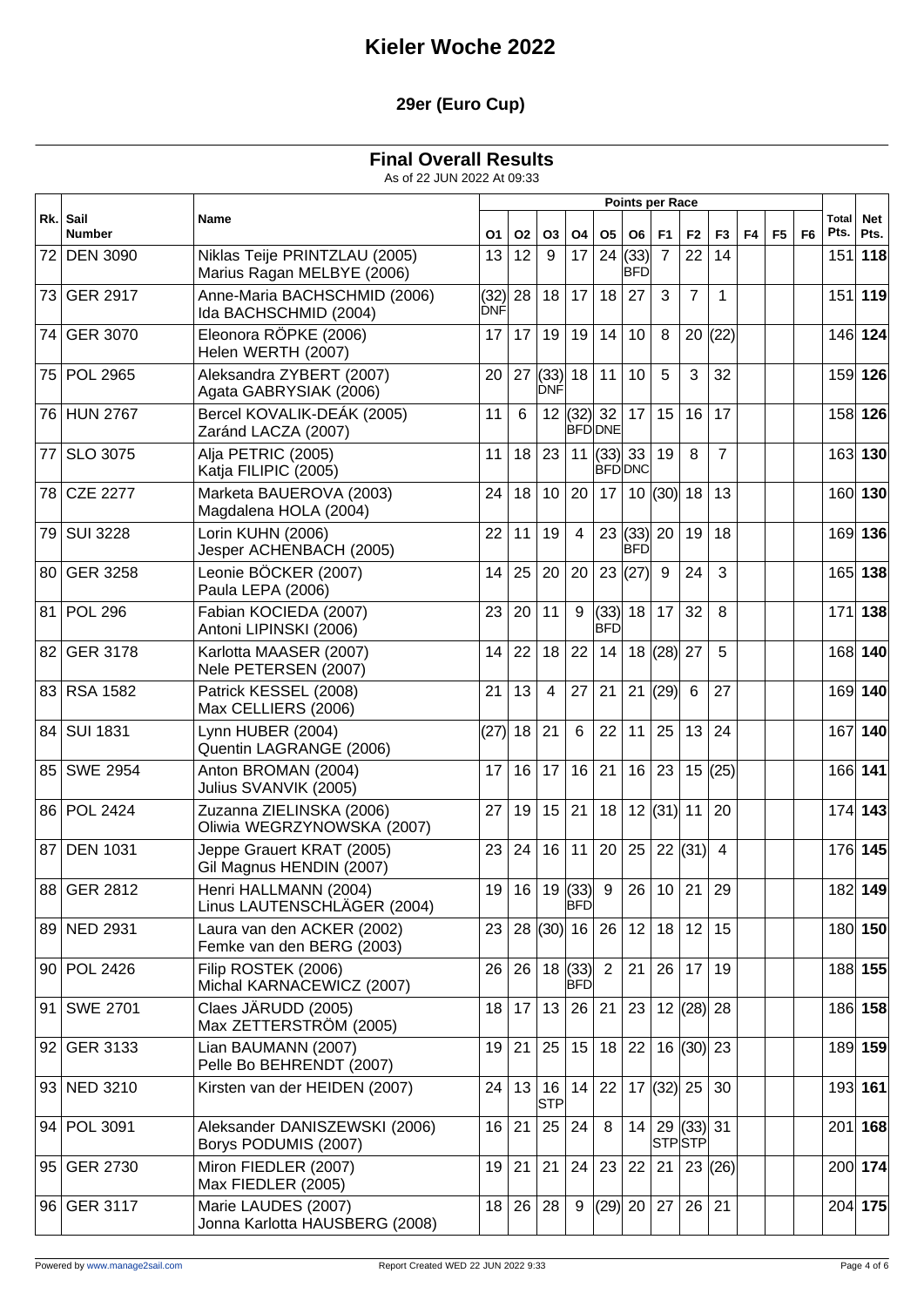### **29er (Euro Cup)**

#### **Final Overall Results**

|      |                           |                                                                   | <b>Points per Race</b> |           |                            |                                                            |                |                              |                |                |                  |    |                |                |               |                    |
|------|---------------------------|-------------------------------------------------------------------|------------------------|-----------|----------------------------|------------------------------------------------------------|----------------|------------------------------|----------------|----------------|------------------|----|----------------|----------------|---------------|--------------------|
|      | Rk. Sail<br><b>Number</b> | Name                                                              | О1                     | <b>O2</b> | <b>O3</b>                  | <b>O4</b>                                                  | O <sub>5</sub> | O6                           | F <sub>1</sub> | F2             | F <sub>3</sub>   | F4 | F <sub>5</sub> | F <sub>6</sub> | Total<br>Pts. | <b>Net</b><br>Pts. |
| 97 I | <b>GER 2204</b>           | Johannes SCHONEFELD (2007)<br>Jonathan WUNSCH (2007)              | 25                     | (30)      | 25                         | 22                                                         | 27             | 9                            | $\overline{7}$ | $\overline{2}$ | 9                |    |                |                |               | 156 126            |
|      | 98 NOR 2662               | Sara SYRRIST (2005)<br>Agnes HJORTH PETTERSEN (2005)              | 20                     | 22        |                            | 21   (33)<br><b>DNC</b>                                    | 16             | 33<br> BFD                   | $\mathbf{1}$   | 5              | 10               |    |                |                | 161           | 128                |
| 99   | <b>SUI 154</b>            | Mateo BERTSCHY (2006)<br>Robin IMBERT (2006)                      | 21                     | 25        |                            | 26  (28) <br>STP                                           | 28             | 19                           | 3              | 3              | 3                |    |                |                |               | 156 128            |
| 100  | <b>GER 2480</b>           | Lara PROKOP (2006)<br>Leandro PROKOP (2006)                       | 29                     | 26        | 17                         | 20                                                         | 19             | (33) <br>IBFD                | $\overline{2}$ | 8              | 12               |    |                |                |               | 166 133            |
| 101  | <b>GER 2843</b>           | Amelie LAUDES (2005)<br>Liv-Grete BÖTTGER (2007)                  | 21                     | 28        | (30)                       | 27                                                         | 25             | 15                           | $\overline{4}$ | 1              | 13               |    |                |                |               | 164 134            |
| 102  | <b>SUI 2797</b>           | Malena RÜEGGE (2009)<br>Liv WICKY (2008)                          | (25)                   | 18        | 24                         | 24                                                         | 23             | 20                           | 10             | 4              | 11               |    |                |                |               | 159 134            |
| 103  | <b>SUI 3125</b>           | Jasmine SCHOLER (2002)<br>Linda KELLER (2004)                     | 25                     | 22        | (33)<br>UFD                | 21                                                         | 20             | 24                           | 9              | 9              | 6                |    |                |                |               | 169 136            |
| 104  | <b>GER 3209</b>           | Imke BÖRCHERS (2006)<br>Laura Shannon WEIMANN (2005)              | 26                     | 20        |                            | 28   (33)  <br><b>BFD</b>                                  | 15             | 19                           | 5              | 12             | 14               |    |                |                |               | 172 139            |
| 105  | <b>GER 3067</b>           | Luca SARTORI (2006)<br>Tess Valerie BAUMANN (2006)                | 23                     | 23        |                            | 22  (28)                                                   | 25             | 23                           | 6              | 15             | $\overline{7}$   |    |                |                |               | 172 144            |
| 106  | <b>SWE 2925</b>           | Sissel ENGDAHL (2003)<br>Lea MAURER (2005)                        | 22                     | 23        |                            | 29   (33)<br><b>DNF</b>                                    | 26             | 18                           | 8              | 10             | 8                |    |                |                | 177           | 144                |
| 107  | <b>GER 2522</b>           | Mathilde BLAUROCK (2005)<br>Jasmin LANG (2005)                    | 24                     | (29)      | 26                         | 25                                                         | 22             | 24                           | 18             | 6              | 1                |    |                |                |               | 175 146            |
| 108  | <b>GER 1231</b>           | Annika GRÖPPER (2005)<br>Alexander KUTTER (2006)                  | (32)<br><b>ÚFD</b>     | 26        | 27                         | 32<br><b>BFD</b>                                           | 18             | 21                           | 12             | 16             | 2                |    |                |                |               | 186 154            |
| 109  | <b>GER 2638</b>           | Emma von GARTZEN (2005)<br>Philipp DENECKE (2004)                 | 27                     | 25        | 20                         | (32)<br>DNF                                                | 26             | 26                           | 11             | 17             | 5                |    |                |                |               | 189 157            |
|      | 110 GER 2105              | Linus GIESLER (2007)<br>Tom ISMAR (2007)                          | 28                     | (29)      | 21                         | 29                                                         | 22             | 26                           | 16             | 14             | 4                |    |                |                |               | 189 160            |
| 111  | <b>NOR 3253</b>           | Wilhelm HARLEM (2005)<br>Erling Poppe OLDERVOLL (2004)            | 20                     | 14        | 22                         | 31                                                         | 24             | 28                           | 14             |                | 13(32)<br>UFD    |    |                |                |               | 198 166            |
|      | 112 GER 2169              | Leif REUSCH (2007)<br>Paul SÄBEL (2008)                           | 26                     | 27        |                            | $(29)$ 23                                                  | 24             | 23                           | 13             | 18             | 15               |    |                |                |               | 198 169            |
|      | 113 GER 3160              | Jana SCHNEIDER (2009)<br>Jannes KORN (2006)                       |                        |           |                            | 25   27   22   (32)   27   27   15   11   18<br><b>BFD</b> |                |                              |                |                |                  |    |                |                |               | 204 172            |
|      | 114 GER 2942              | Hannes SCHÜTZE (2005)<br>Linjo KÖBISCH (2006)                     | 28                     |           | 23   (33)<br><b>UFD</b>    | 21                                                         | 20             | 29 17                        |                | 24 32          | <b>DNF</b>       |    |                |                | 227           | 194                |
|      | 115 GER 2037              | Justus Elias SPRINGER (2009)<br>Jette Charlotta SPRINGER (2006)   | 30                     | 30        | 27                         | 28                                                         |                | $29$ (33) 21<br>BFDI         |                |                | 19 17            |    |                |                |               | 234 201            |
|      | 116 GER 3003              | Loulou UNKELBACH (2009)<br>Emmi UNKELBACH (2009)                  |                        |           | <b>DNCDNC</b>              | 28 (33) 33 27                                              | 25             |                              | 28 19          | 21             | 20               |    |                |                |               | 234 201            |
|      | 117 GER 1069              | Theodor SCHEDER-BIESCHIN (2006)<br>Victor SCHEDER-BIESCHIN (2003) |                        | $(33)$ 33 | 33<br>DNCUFD DNC           | 29                                                         | 28             |                              | 19 23          | 23             | 16               |    |                |                |               | 237 204            |
|      | 118 NOR 2663              | Nikolai Løhren KUHLE (2006)<br>Fredrik UGELSTAD (2007)            |                        |           | $15$ (33) 33               | DNCDNCDNFDNCDNC                                            |                | $32 \mid 32 \mid 32 \mid 22$ |                | $\overline{7}$ | 32<br><b>DNC</b> |    |                |                |               | 238 205            |
|      | 119 GER 1218              | Smilla MICHALK (2009)<br>Jonte PLÄHN (2006)                       | (33)<br>DNF            |           | 33                         | 32<br>DNC DNF DNF DNF                                      |                | $32 \mid 32 \mid 27$         |                | 25             | 24               |    |                |                |               | 238 205            |
|      | 120 GER 2307              | Jonas HÖLZLE (2007)<br>Richard HÜBSCH (2006)                      | 26                     |           | $27$ (32) 21<br><b>DNF</b> |                                                            | 30             | 31                           | 26             | 27             | 21               |    |                |                |               | 241 209            |
|      | 121 GER 2252              | Malvin RICHTER (2006)<br>Leonhard WENNING (2006)                  |                        | $(32)$ 32 | 32<br><b>DNFDNFDNF</b>     | 30                                                         | 31             |                              | 30 20          | 20             | 19               |    |                |                |               | 246 214            |